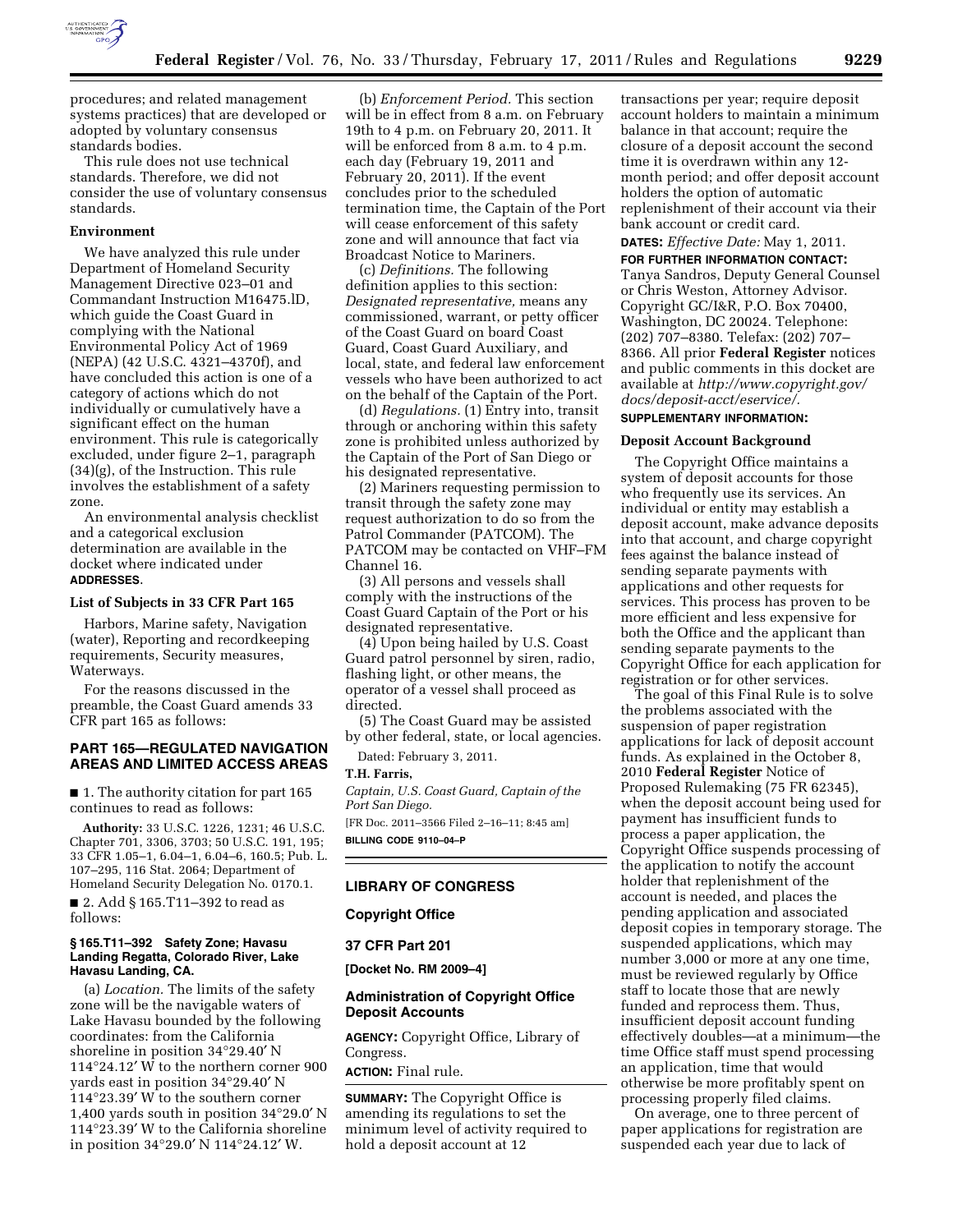sufficient deposit account funds. In fiscal 2010, between 6,000 and 7,000 applications were carried on hold monthly for insufficient deposit account funds. The Office has expended substantial resources managing these suspended applications and deposits. While the Office assesses service charges for deposit account overdrafts (\$165) and dishonored deposit account replenishment checks (\$85), *see* 37 CFR 201.3(d), these penalties do not recover all costs or solve the fundamental problems associated with the additional handling and the delay in processing underfunded applications for registration.

## **First Notice of Proposed Rulemaking and Public Comments**

On July 14, 2009, the Copyright Office published a notice of proposd rulemaking (NPRM) in the **Federal Register**, 74 FR 33930, proposing that the problem of insufficient deposit account funds for paper applications should be solved by requiring all deposit account holders to file their applications via eService, the Office's electronic registration system. An application for registration made via eService cannot be completed until the method of payment is verified by, for example, ensuring that sufficient funds are present in the deposit account and payment has been made. This approach would have been much more efficient than filing paper applications, which must go through a number of processing steps before the validity of the proffered method of payment can be ascertained. In addition, the proposal noted that electronic registration benefits applicants in that it offers a lower fee than paper registrations (\$35 instead of \$65) and helps to establish an earlier effective date of registration.

The July 2009 NPRM garnered six public comments, three of which supported the electronic filing requirement and three of which opposed it. Most notably, the Motion Picture Association of America (MPAA) challenged the initial proposed rule as premature and suggested an alternative whereby each deposit account holder would be charged an up-front \$100 fee that would be held as a kind of security deposit with which to dispose of underfunded registration applications. MPAA comment 2009 at 2. According to the MPAA proposal, if an applicant has insufficient funds in its deposit account to pay for a paper application, the Copyright Office should close the deposit account and use the security deposit to pay for returning the application to the applicant. The MPAA argued that rights-holders should not be

denied the option of continuing to use paper applications because of the actions of ''irresponsible'' deposit account holders. *See* MPAA comment 2009 at 4.

The MPAA and two other commenters also expressed skepticism with the efficiency and security of the eService system. A full discussion of these issues appears in the Office's October 8, 2010 NPRM.

The Copyright Office carefully considered each of the comments submitted in response to the July 9, 2009 NRPM, and was persuaded that mandatory electronic application was not the most appropriate solution to its problem of underfunded paper applications. While the Office still felt strongly that electronic registration is more efficient than paper registration, and redounds to the benefit of applicants as much as to the benefit of the Office, it concluded that mandatory electronic registration was an overbroad solution to the specific problems described. *See* 75 FR 62345, 62347–8. The final rule requiring a minimum deposit account balance and optional automatic replenishment discussed herein is a more targeted response to the problems facing the Office.

## **Second Notice of Proposed Rulemaking; Comments; Final Rule**

After considering the comments filed in response to the July 2009 NPRM, the Copyright Office explored other options for addressing its problems with underfunded deposit accounts and in October 2010 proposed a number of administrative requirements to solve the problem. The Office received two comments favorable to the proposal from Author Services, Inc. and the MPAA—and has decided to adopt the proposed regulatory amendments with two alterations. Specifically, the Office is amending its regulations to (1) Set the minimum level of activity required to hold a deposit account at 12 transactions per year; (2) require deposit account holders to maintain a minimum balance in that account; (3) mandate the closure of a deposit account the second time it is overdrawn within any 12 month period; and (4) offer deposit account holders the option of automatic replenishment of their account via their bank account or credit card.

## *1. Mandatory Minimum Deposit Account Activity and Balance*

The Deposit Account regulation—37 CFR 201.6(b)—currently reads, "Persons or firms having a considerable amount of business with the Copyright Office may, for their own convenience, prepay

copyright expenses by establishing a Deposit Account.''

The words "a considerable amount of business" will be replaced by "12 or more transactions a year'' in order to more clearly delineate the intended users of the deposit account program. The program's goal is to better serve rights-holders who engage in regular, multiple registrations and other transactions with the Copyright Office every year, and the new language reflects this intent with specificity. The 12 transaction minimum is also consistent with prior Copyright Office policy and conforms to the typical minimum level of activity of current deposit account holders.

The Office is also instituting a requirement that every deposit account holder must establish, in consultation with the Copyright Office, a minimum balance for its deposit account. Ideally, this balance will be the lowest amount a deposit account holder can have in his or her account and still be able to pay for the regular number of copyright registration applications. This amount will be set collaboratively so that both the account holder and the office are comfortable that it will be sufficient for the account holder's expected activity. However, each account must have at least a minimum balance of \$450.

In the event a deposit account goes below its minimum balance, the Copyright Office will automatically notify the account holder of this situation. The minimum balance requirement is intended to act primarily as an indicator to the account holder that the account may need replenishment; going below a minimum balance will not in itself expose the account holder to any adverse consequences.

## *2. Consequences of Overdrawing a Deposit Account*

Upon the second occasion that a deposit account is overdrawn—meaning the second time there is not enough money in an account to pay the fee for a submitted registration—the account will be closed. The MPAA, in its comment on the October 2010 notice, inquired ''whether it might be appropriate to specify some time period during which two overdrafts would result in the closure of a deposit account.'' MPAA comment 2010 at 2. The Copyright Office finds merit in this suggestion, and is adding a proviso that, in order to result in account closure, both overdrafts must occur within the span of 12 months. This addition will help ensure that the penalty for two overdrafts affects only habitual abusers. Additionally, the overdraft rule in